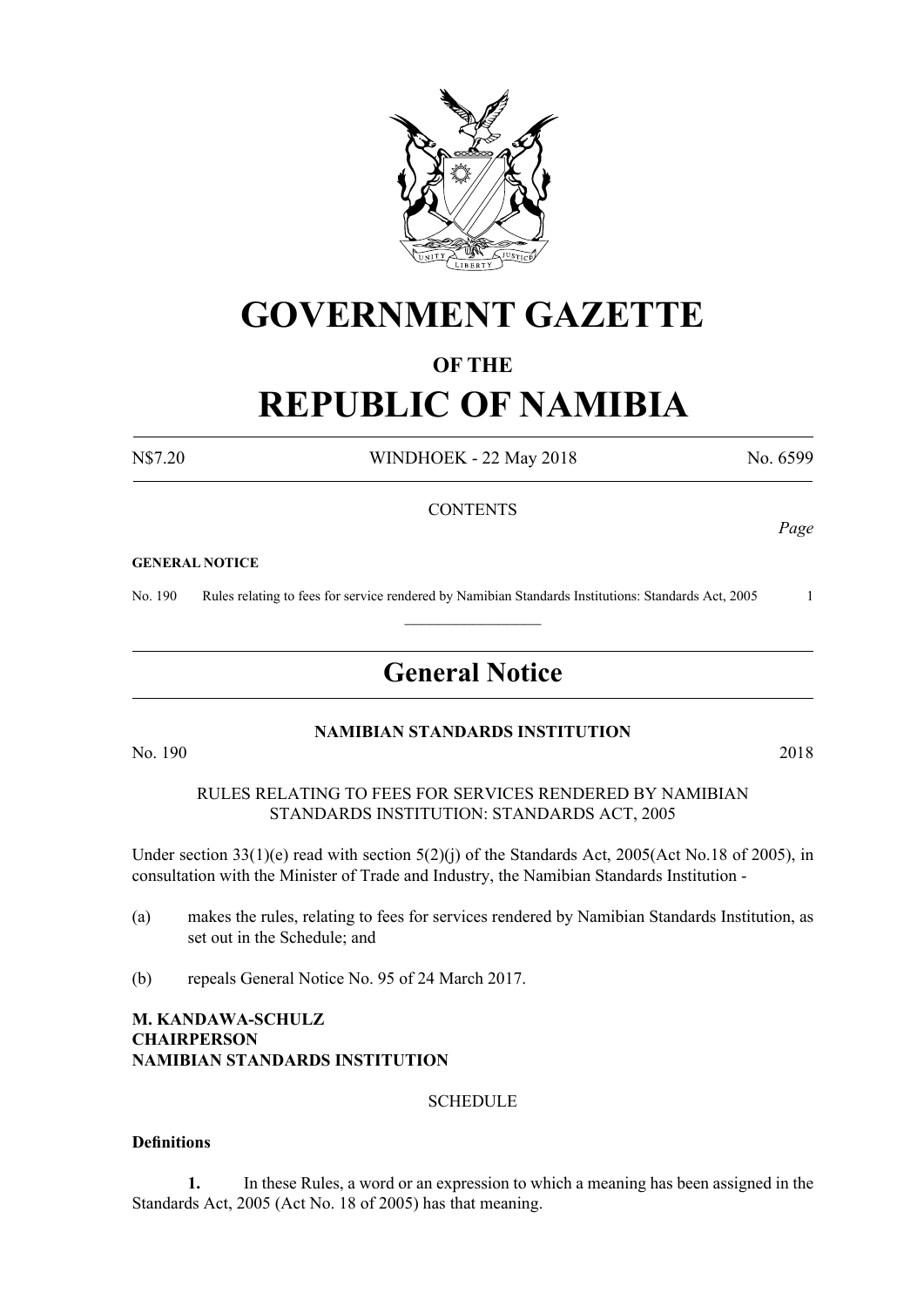# **Fees payable for management systems, product certification and documents**

**2.** The fees payable in respect of management systems, products certification and documents are as set out in Annexure 1.

#### **Fees payable for testing services**

**3.** The fees payable in respect of testing services are as set out in Annexure 2.

#### **Fees payable for inspection services**

**4.** The fees payable in respect of inspection services are as set out in Annexure 3.

#### **Fees payable for monitoring and compliance to requirements of applicable standards**

**5.** The fees payable in respect of monitoring and compliance to the requirements of applicable standards are as set out in Annexure 4.

#### **Fees payable for calibration services**

**6.** The fees payable in respect of calibration services are as set out in Annexure 5.

#### **Fees payable for legal metrology services**

**7.** The fees payable in respect of legal metrology services are as set out in Annexure 6.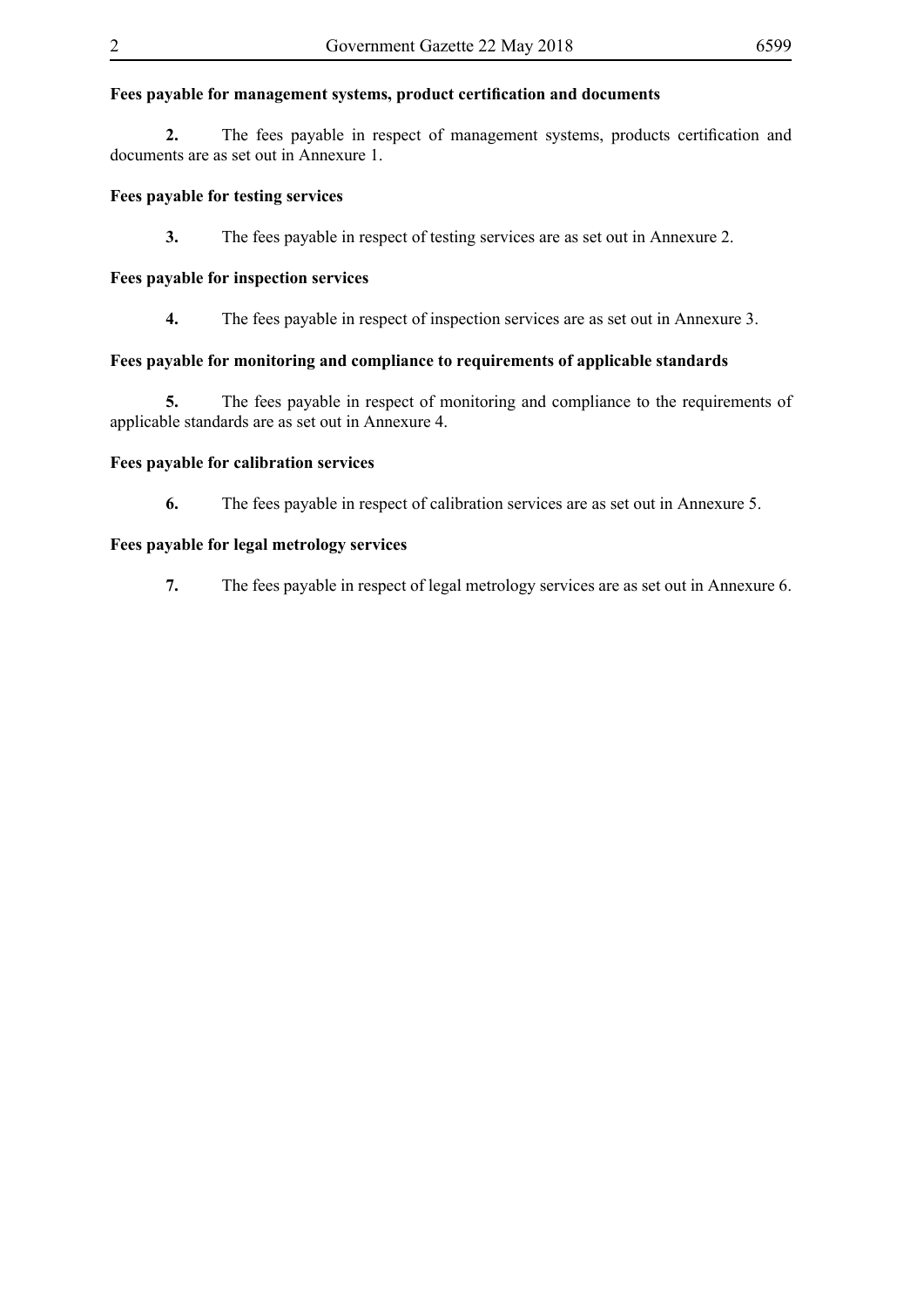# FEES PAYABLE FOR MANAGEMENT SYSTEMS, PRODUCT CERTIFICATION AND DOCUMENTS

### TABLE A

#### Management System certification fees

| <b>Types of Certification Activities</b>                                                                                                                                    | Fee (N\$) (Plus 15% VAT)                   |
|-----------------------------------------------------------------------------------------------------------------------------------------------------------------------------|--------------------------------------------|
| 1. Application fees for certification (administrative cost-charged once)                                                                                                    | 2000.00                                    |
| 2. Assessment and certification fees                                                                                                                                        |                                            |
| Document review (per auditor day)<br>(a)                                                                                                                                    | 5000.00                                    |
| (b)<br>Man-day rate for initial certification, surveillance, recertification and<br>any other special audits<br>[excludes travelling and daily subsistence allowance (DSA)] | 5000.00                                    |
| (c)<br>Travelling fees (km, flight, etc)                                                                                                                                    | Charge at cost or mileage at<br>N\$4.50/km |
| (d)<br>DSA (includes accommodation and meals) according to NSI rates                                                                                                        | Charge at cost                             |
| 3. Annual certification fee                                                                                                                                                 | 5000.00                                    |
| 4. Copy of certification                                                                                                                                                    | 300.00                                     |

#### TABLE B

#### Product certification fees

|     | <b>Types of Certification Activities</b>                                                                                        | Fee $(N\$ )(Plus 15% VAT)                                                                                                                   |
|-----|---------------------------------------------------------------------------------------------------------------------------------|---------------------------------------------------------------------------------------------------------------------------------------------|
|     | 1. Application fees for certification (administrative cost-charged once)                                                        | 2000.00                                                                                                                                     |
|     | 2. Assessment and certification fees                                                                                            |                                                                                                                                             |
| (a) | Inspection fee/hour (initial/surveillance/follow-up)                                                                            | 500.00                                                                                                                                      |
| (b) | Batch Certification/product/brand (inspection, sampling &<br>certification                                                      | 3000.00                                                                                                                                     |
| (c) | Standard Mark Certification (covers inspection of both the<br>production facility and product, sampling & printing certificate) | 5000.00                                                                                                                                     |
| (d) | Test/analysis                                                                                                                   | The direct cost/charges of the<br>delegate/subcontractor plus<br>an administrative fee of 5%<br>of the total aforementioned<br>cost/charges |
| (e) | Travelling fees (km, flight, etc.)                                                                                              | Charge at cost or mileage at<br>N\$4.50/km                                                                                                  |
| (f) | DSA (incudes accommodation and meals) according to NSI rates                                                                    | Charge at cost                                                                                                                              |
|     | 3. Annual Certification fee/product (based on production figures)                                                               | 5000.00                                                                                                                                     |
|     | 4. Copy of certification                                                                                                        | 300.00                                                                                                                                      |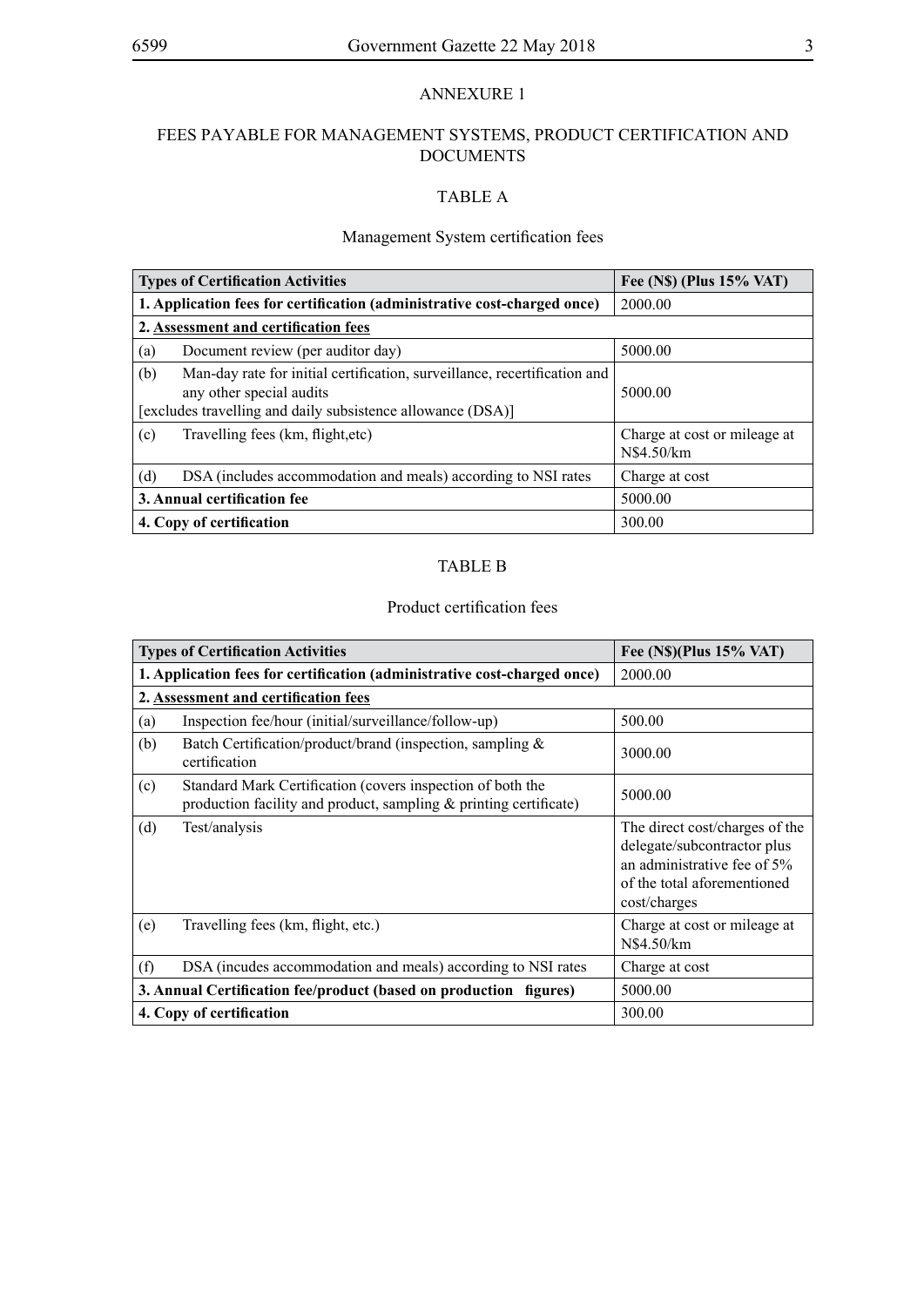# TABLE C

# Examination, observation and assessment fees

| <b>Scope</b><br>and | <b>Type of fees</b>                  | <b>Certification Cycle</b>                            |                     |                 |
|---------------------|--------------------------------------|-------------------------------------------------------|---------------------|-----------------|
| Grade               |                                      | <b>Initial</b>                                        | <b>Surveillance</b> | Recertification |
|                     | Application fee                      | N\$1000.00                                            |                     | N\$1000.00      |
|                     | Examination fee                      | N\$625.00                                             |                     | N\$625.00       |
|                     | Observation & Interview fee          | N\$1000.00                                            |                     | N\$1000.00      |
|                     | <b>Other Fees</b>                    |                                                       |                     |                 |
| Auditors            | Annual fee                           | N\$1200.00                                            |                     |                 |
|                     | Special assessment fee               | N\$1000.00                                            |                     |                 |
|                     | Associate fees (initial application) | N\$915.00                                             |                     |                 |
|                     | Rate per km                          | N\$4.50/km as per NSI Rates                           |                     |                 |
|                     | <b>DSA</b>                           | DSA includes accommodation and meals as per NSI Rates |                     |                 |

# TABLE D

# Product verification fees

|     | <b>Types of Certification Fees</b>                                                               | Fee $(N\$ )(Plus 15% VAT)                                                                                                             |
|-----|--------------------------------------------------------------------------------------------------|---------------------------------------------------------------------------------------------------------------------------------------|
|     | 1. Application fee for certification (administrative<br>cost-charged once)                       | 500.00                                                                                                                                |
|     | 2. Assessment and certification fees                                                             |                                                                                                                                       |
| (a) | Certification fee (once-off/application,<br>certificate valid for 21 days)                       | 2500.00                                                                                                                               |
| (b) | Test/analysis                                                                                    | The direct cost/charges of the delegate/subcontractor<br>plus an administrative fee of 5% of the total<br>aforementioned cost/charges |
| (c) | Inspection fee/hour (where applicable) $-$<br>includes inspection of consignment and<br>sampling | 500.00                                                                                                                                |
|     | 3. Copy of certificate                                                                           | 200.00                                                                                                                                |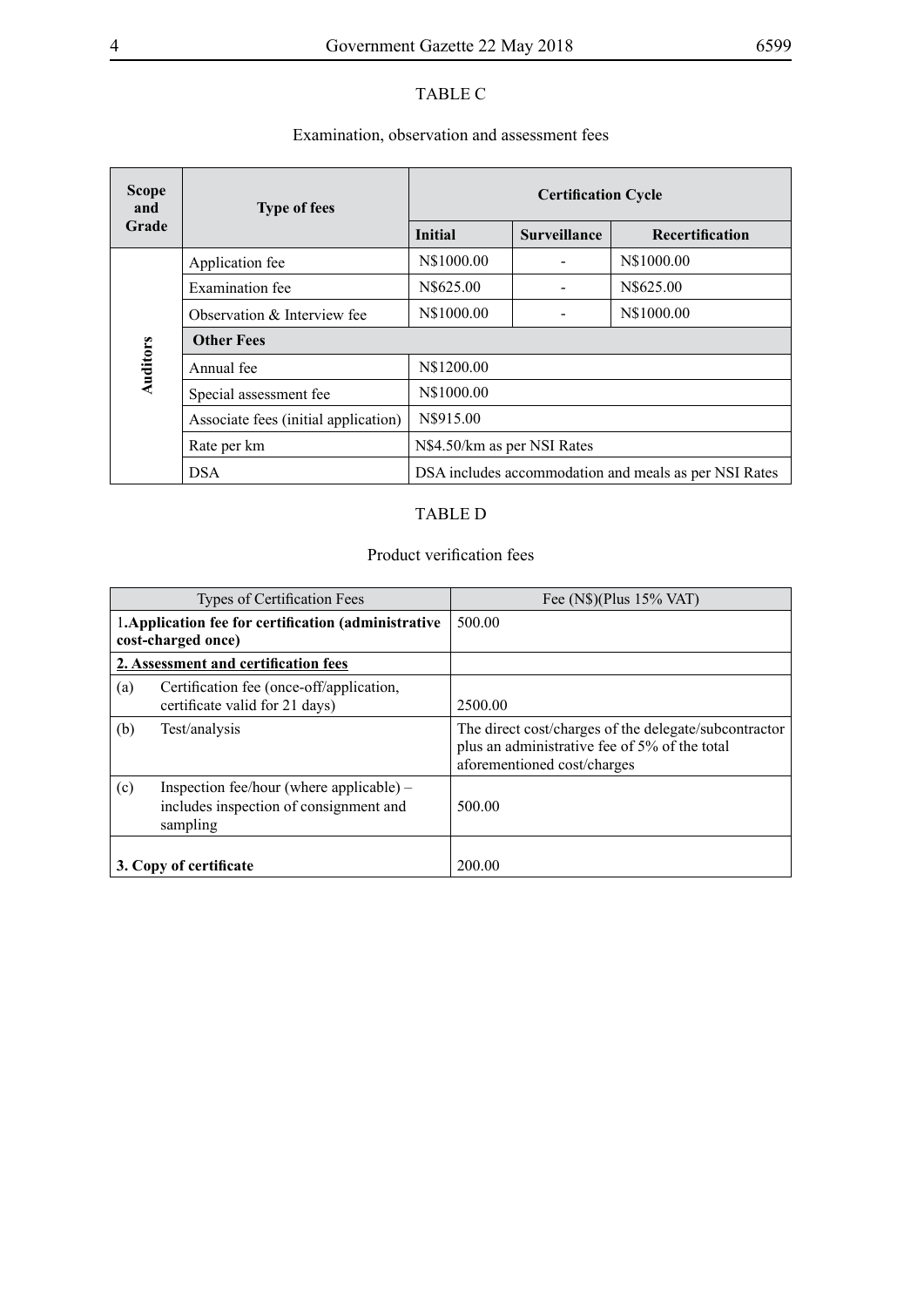# FEES FOR TESTING SERVICES

# TABLE A

# Microbiology testing fees

| <b>Microbiology Testing Services</b>                                                                            | Fee (N\$)<br>(Incl. % VAT) |
|-----------------------------------------------------------------------------------------------------------------|----------------------------|
| Total Viable Count (Swab)                                                                                       | 235,17                     |
| Total Viable Count (Water)                                                                                      | 267,67                     |
| Total Viable Count (Food)                                                                                       | 287.62                     |
| Enterobacteriaceae (Food)                                                                                       | 361.52                     |
| Feacal Streptococci Membrane Filtration (Water)                                                                 | 259.17                     |
| Feacal Coliforms (Swab)                                                                                         | 229.57                     |
| Feacal Coliforms Membrane Filtration (Water)                                                                    | 265,08                     |
| Escherichia coli (Food)                                                                                         | 371.13                     |
| Escherichia coli Membrane Filtration (Water)                                                                    | 288.44                     |
| Coliforms (Food)                                                                                                | 312.58                     |
| Coliforms Membrane Filtration (Water)                                                                           | 263,69                     |
| Vibrio spp. excluding Vibrio cholera and Vibrio paraheamolyticus                                                | 375,98                     |
| Vibrio cholera and Vibrio paraheamolyticus                                                                      | 375,98                     |
| Vibrio spp including V. cholera and V. paraheamolyticus                                                         | 574,46                     |
| Vibrio Confirmation (pre Vitek / API)                                                                           | 138.02                     |
| Salmonella spp.                                                                                                 | 388.59                     |
| *Salmonella spp. Confirmation (pre Vitek / API)                                                                 | 166.64                     |
| Staphylococcus aureus                                                                                           | 226,64                     |
| Staphylococcus aureus Confirmation (Kit)                                                                        | 326.30                     |
| Listeria monocytogenes                                                                                          | 446,68                     |
| Listeria monocytogenes Confirmation (pre Vitek / API)                                                           | 208.10                     |
| Clostridium perfringens (Food)                                                                                  | 405.93                     |
| Clostridium perfringens (Water)                                                                                 | 261.57                     |
| Escherichia coli (Shellfish)                                                                                    | 459.79                     |
| Air Quality plates TVC                                                                                          | 158.83                     |
| Air Quality plates Yeast and Mould                                                                              | 158.50                     |
| Colilert Total coliforms & E. coli                                                                              | 187.89                     |
| <b>Colilert Feacal coliforms</b>                                                                                | 187.89                     |
| Total Coliforms MPN (Water)                                                                                     | 280.71                     |
| Feacal coliforms MPN (Water)                                                                                    | 280.71                     |
| E. coli MPN (Water)                                                                                             | 280.71                     |
| <b>Call Out Fee for Sampling</b>                                                                                | 503.00                     |
| API 20 E Confirmation                                                                                           | 400.00                     |
| API 10 S Confirmation                                                                                           | 400.00                     |
| <b>API</b> Listeria                                                                                             | 400.00                     |
| Vitek MS confirmation                                                                                           | 245.57                     |
| Original Report Re-print Fee                                                                                    | 80.00                      |
| Sample handling (referral) – note does not include courier fees which will be<br>added on based on actual cost. | 114.00                     |
| Un-returned sample bottle                                                                                       | 100.00                     |
| Un-returned swab                                                                                                | 50.00                      |

\*Salmonella serotyping will be subject to additional charges.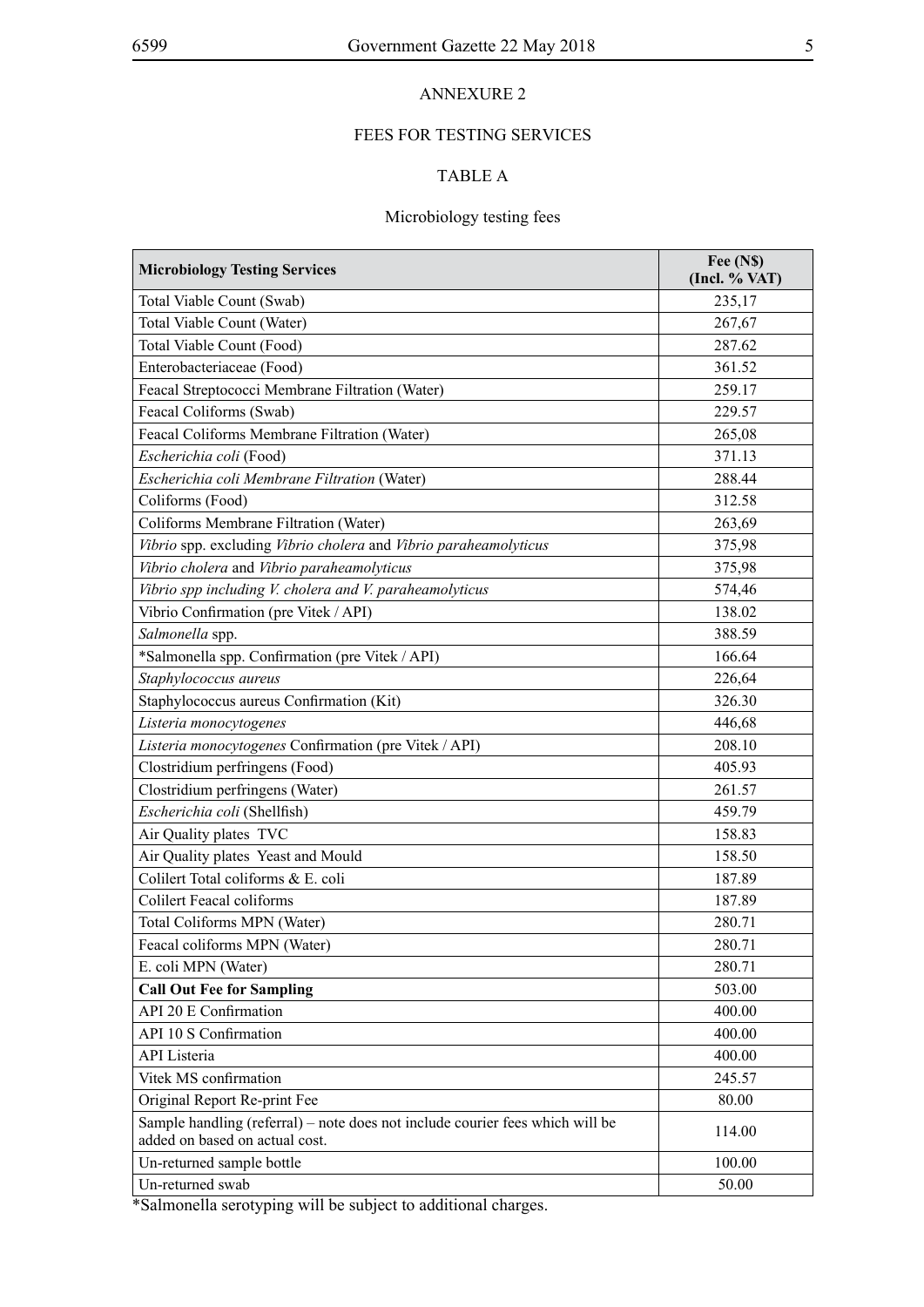# TABLE B

# Chemistry testing fees

| <b>Chemistry Testing Services</b> | Fee (N\$)<br>(Inc. of $15\%$ VAT) |
|-----------------------------------|-----------------------------------|
| PSP bioassay                      | 1200.00                           |
| DSP bioassay                      | 1400.00                           |
| <b>ASP HPLC</b>                   | 1931.00                           |
| <b>PSP HPLC</b>                   | 2372.00                           |
| Lead                              | 895.00                            |
| Cadmium                           | 895.00                            |
| Mercury                           | 895.00                            |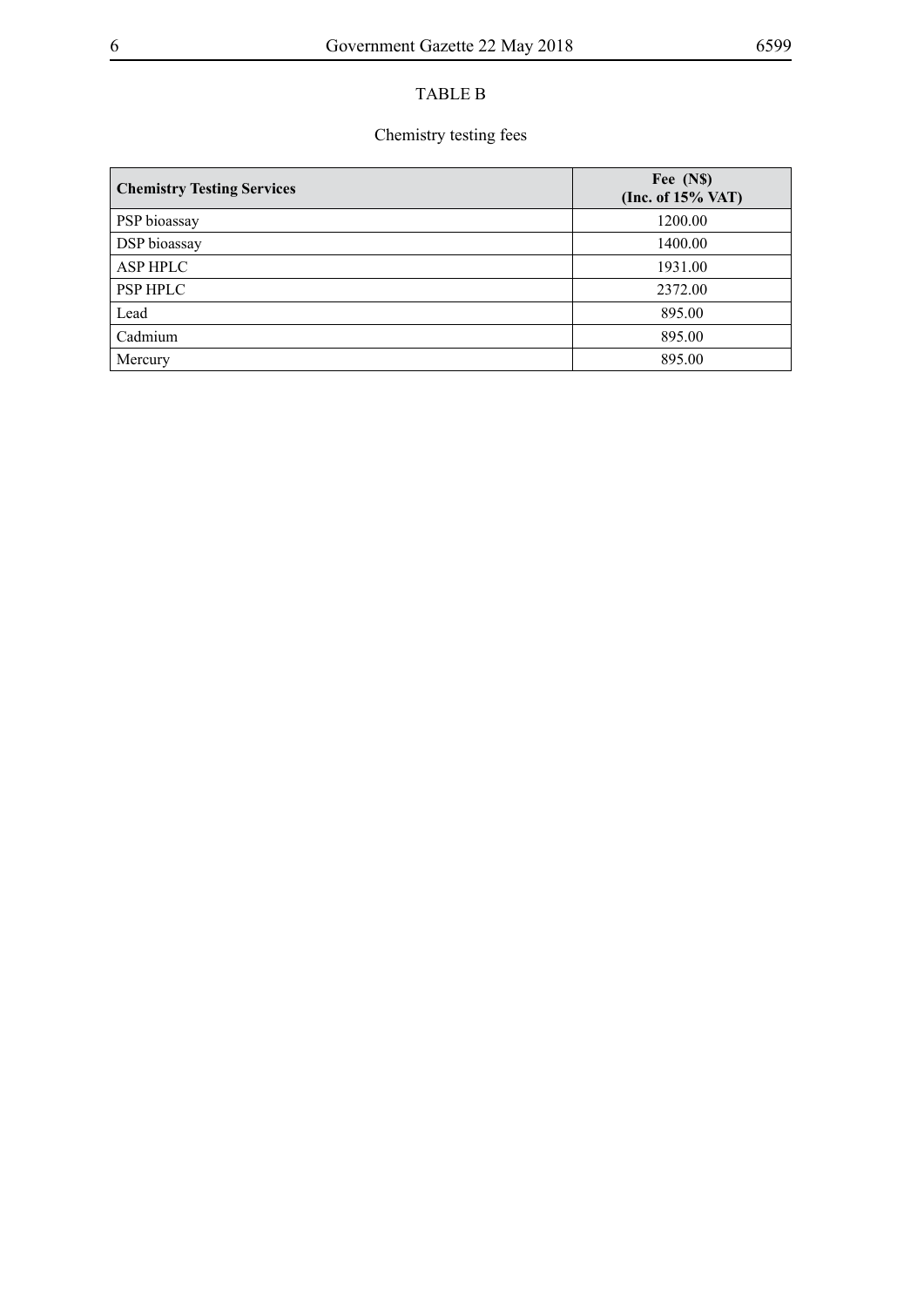# PRODUCT AND VESSEL INSPECTION FEES

# TABLE A

# Product inspection services fees

| <b>PRODUCT</b>                              | <b>SPONSOR</b> | <b>SERVICE</b>                                                                               | Fee (N\$)<br>(Incl.15%<br>VAT) |
|---------------------------------------------|----------------|----------------------------------------------------------------------------------------------|--------------------------------|
| Frozen Fish, Molluscs,                      | Levy Payers    | Inspection                                                                                   | 297.00                         |
| Lobster, Prawns, Salted Fish.               |                | Special request – Monday inspections<br>when sample prepared on weekend or<br>public holiday | 450.00                         |
|                                             |                | <b>Export Documentation</b>                                                                  | 193.00                         |
|                                             | Agents         | Inspection                                                                                   | 1166.00                        |
|                                             |                | <b>Export Documentation</b>                                                                  | 193.00                         |
|                                             |                | Re-Inspection - Normal hours                                                                 | 1254.00                        |
|                                             |                | Re-inspection after hours                                                                    | 1404.00                        |
| Live Lobster, Live Abalone                  | Levy Payers    | <b>Export Documentation</b>                                                                  | 193.00                         |
|                                             | Agents         | <b>Export Documentation</b>                                                                  | 583.00                         |
| Frozen Abalone<br>Inspection<br>Levy Payers |                | 297.00                                                                                       |                                |
|                                             |                | <b>Export Documentation</b>                                                                  | 193.00                         |
|                                             | Agents         | Inspection                                                                                   | 1166.00                        |
|                                             |                | <b>Export Documentation</b>                                                                  | 193.00                         |
| Chilled Fish                                |                | Inspection per hour (normal hours)                                                           | 627.00                         |
|                                             |                | Inspection per hour (after hours)                                                            | 702.00                         |
|                                             |                | <b>Export Documentation</b>                                                                  | 193.00                         |
|                                             |                | Re-Inspection - Normal hours                                                                 | 1254.00                        |
|                                             |                | Re-inspection after hours                                                                    | 1404.00                        |
| <b>Canned Fish</b>                          |                | Inspection per sub-code                                                                      | 297.00                         |
| Canned meat/meat products                   |                | <b>Export Documentation</b>                                                                  | 193.00                         |
| Pre-Importation Samples                     | Agents         | Inspection plus                                                                              | 462.00                         |
|                                             |                | per Code                                                                                     | 36.00                          |
|                                             |                | Report                                                                                       | 463.00                         |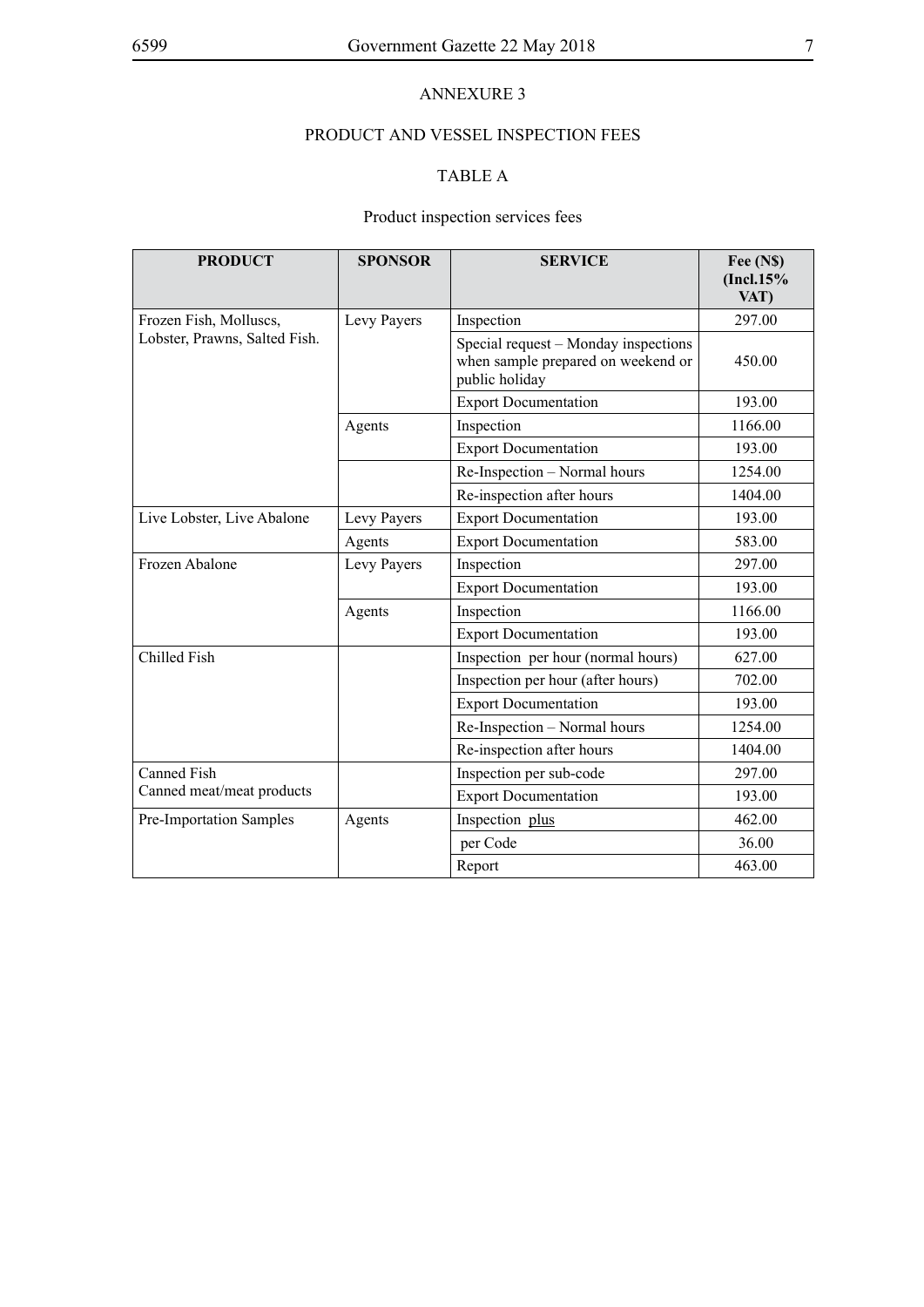| <b>EU</b> related Chemical Analysis |                        | <b>Registration Fee</b>                                                                                                                | 9715.00 |
|-------------------------------------|------------------------|----------------------------------------------------------------------------------------------------------------------------------------|---------|
| Fees                                |                        | A yearly fee for land based Factories<br>(excluding Factories packing Squid<br>and Lobster only) and Factory Freezer<br><b>Vessels</b> |         |
|                                     |                        | <b>Registration Fee</b>                                                                                                                | 5830.00 |
|                                     |                        | Yearly for land based Squid Factories<br>and Rock Lobster Factories                                                                    |         |
|                                     | <b>Freezer Vessels</b> | <b>Registration Fee</b>                                                                                                                | 1943.00 |
|                                     | Squid Vessels          | <b>Registration Fee</b>                                                                                                                | 1073.00 |

# TABLE B

# Vessel inspection service fees

| <b>VESSEL INSPECTION</b><br>(Only for Vessels listed on NSI approved lists) |                                                                 |                              |  |
|-----------------------------------------------------------------------------|-----------------------------------------------------------------|------------------------------|--|
| <b>DESCRIPTION OF VESSEL</b>                                                | <b>NOTES</b>                                                    | Fee (N\$) (Incl.<br>15% VAT) |  |
| Ski Boats (One day Vessel)                                                  | Per Inspection                                                  | 583.00                       |  |
| Ice Vessels (RSW & CSW)                                                     | Per Inspection                                                  | 1266.00                      |  |
| Re-Inspections (If necessary)                                               | Per hour                                                        | 627.00                       |  |
| All Vessel Inspections after hours                                          | Fixed rate charged on top of relevant<br><b>Inspection Rate</b> | 791.00                       |  |
| Mileage charge                                                              |                                                                 | N\$4.50/km                   |  |
| <b>AUDIT</b><br>(For all type of establishments and vessels)                |                                                                 | N\$500/man hour              |  |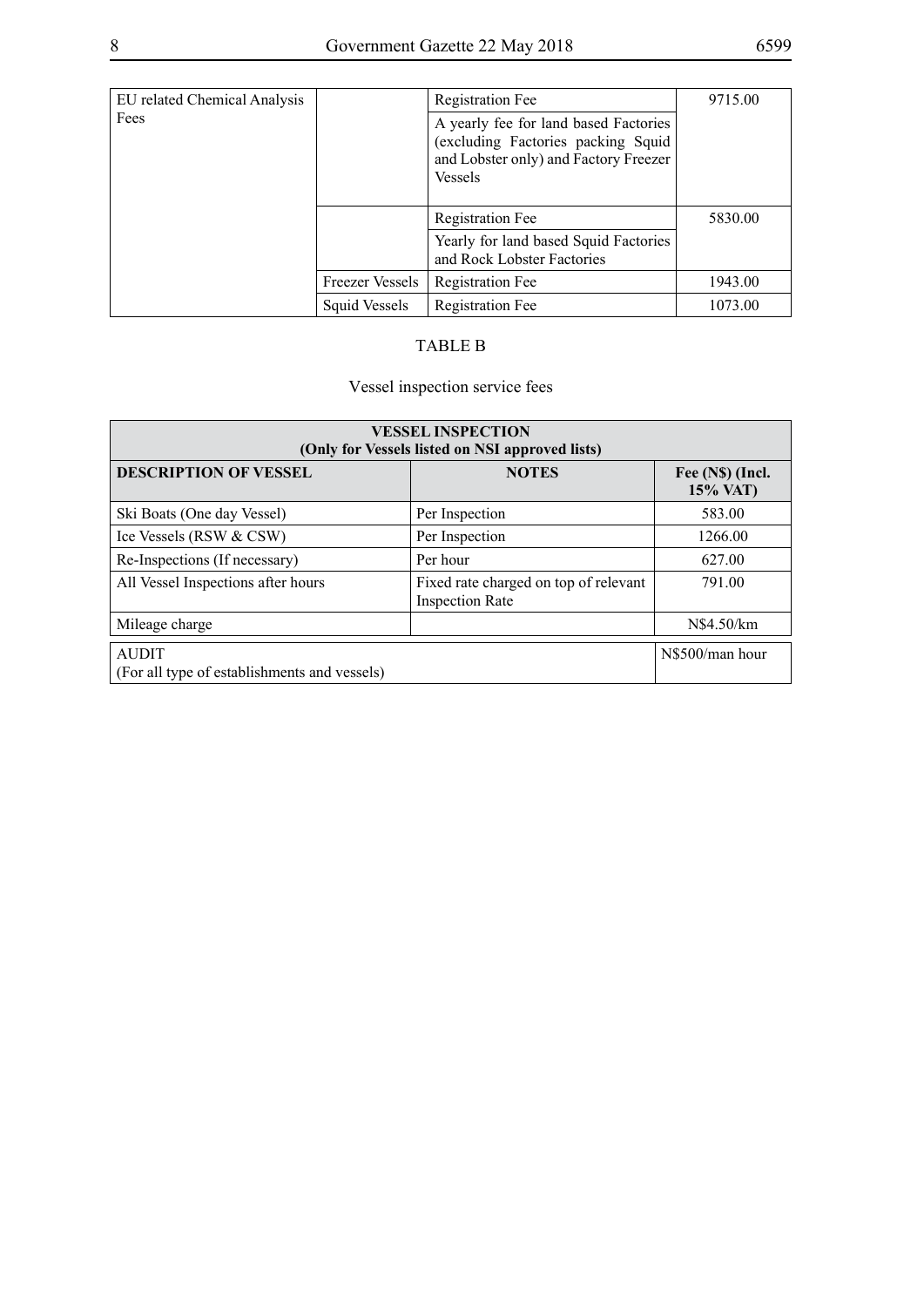# FEES PAYABLE IN RESPECT OF MONITORING AND COMPLIANCE TO REQUIREMENTS OF APPLICABLE STANDARDS

| Product                                                      | Levy Unit | <b>Sliding Scales</b>           | Fee (N\$)<br>(Inclusive of<br>15% VAT) |
|--------------------------------------------------------------|-----------|---------------------------------|----------------------------------------|
| Canned abalone                                               | 1 000 kg  |                                 | 899.00                                 |
| Canned crustaceans                                           | 1 000 kg  |                                 | 636.00                                 |
| Canned fish and canned fish products                         | 1 000 kg  | for 1st two units               | 911.00                                 |
| (other than fish paste)                                      |           | for 3rd to 12th unit            | 764.00                                 |
|                                                              |           | for 13th to 62nd unit           | 304.00                                 |
|                                                              |           | for 63rd to 562nd unit          | 81.00                                  |
|                                                              |           | for 563rd to 5 562nd unit       | 55.00                                  |
|                                                              |           | for 5 563rd to 20 562nd<br>unit | 49.00                                  |
|                                                              |           | for each subsequent unit        | 27.00                                  |
| Canned marine molluscs<br>(other than abalone)               | 1000 kg   |                                 | 641.00                                 |
| Canned meat and canned                                       | 1000 kg   | for 1st two units               | 911.00                                 |
| meat products                                                |           | for 3rd to 12th unit            | 772.00                                 |
|                                                              |           | for 13th to 62nd unit           | 212.00                                 |
|                                                              |           | for 63rd to 1 000th unit        | 190.00                                 |
|                                                              |           | for $1001st$ to $3000th$ unit   | 104.00                                 |
|                                                              |           | for each subsequent unit        | 61.00                                  |
| Fish paste                                                   | 1000 kg   |                                 | 136.00                                 |
| Frozen cephalopods                                           | 1000 kg   | for 1st two units               | 911.00                                 |
|                                                              |           | for 3rd to 12th unit            | 720.00                                 |
|                                                              |           | for 13th to 62nd unit           | 134.00                                 |
|                                                              |           | for each subsequent unit        | 77.00                                  |
| Frozen crabs                                                 | 1 000 kg  |                                 | 128.00                                 |
| Frozen fish and frozen fish products                         | 1000 kg   | for 1st two units               | 911.00                                 |
|                                                              |           | for 3rd to 12th unit            | 720.00                                 |
|                                                              |           | for 13th to 62nd unit           | 151.00                                 |
|                                                              |           | for 63rd to 562nd unit          | 38.00                                  |
|                                                              |           | for 563rd to 2 562nd unit       | 24.00                                  |
|                                                              |           | for 2 563rd to 7 562nd<br>unit  | 17.00                                  |
|                                                              |           | for each subsequent unit        | 8.00                                   |
| Frozen unpackaged (loose) fish                               | 1 000 kg  | for 1st two units               | 546.00                                 |
|                                                              |           | for 3rd to 12th unit            | 276.00                                 |
|                                                              |           | for 13th to 62nd unit           | 91.00                                  |
|                                                              |           | for 63rd to 562nd unit          | 23.00                                  |
|                                                              |           | for 563rd to 2 562nd unit       | 14.00                                  |
|                                                              |           | for 2 563rd to 7 562nd<br>unit  | 10.00                                  |
|                                                              |           | for each subsequent unit        | 5.00                                   |
| Frozen marine molluscs and frozen marine<br>mollusc products | 1 000 kg  |                                 | 655.00                                 |
| (other than mussels)                                         |           |                                 |                                        |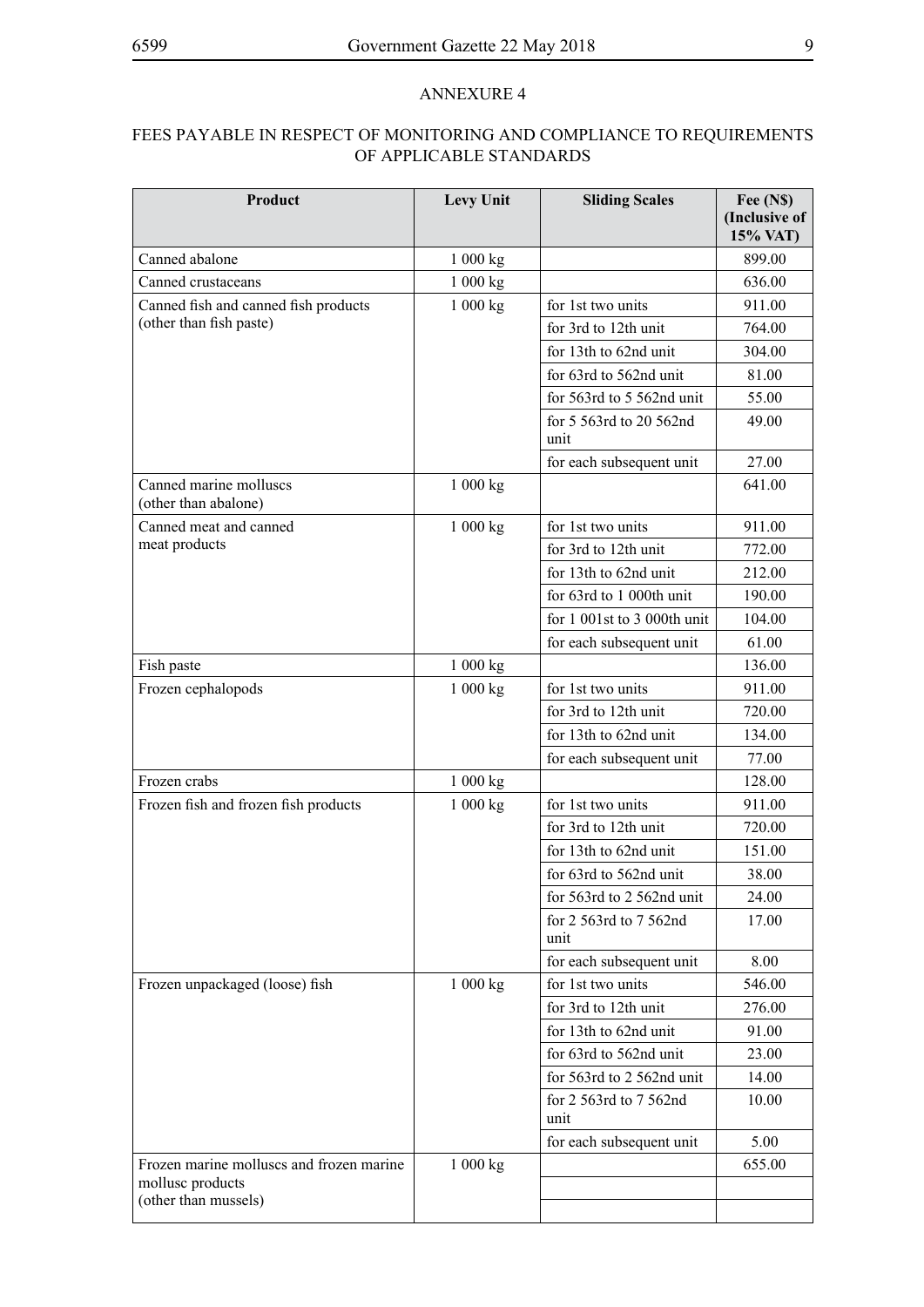| Frozen mussels                            | 1000 kg         | for 1st twenty units      | 617.00  |
|-------------------------------------------|-----------------|---------------------------|---------|
|                                           |                 | for $21st$ to $50th$ unit | 241.00  |
|                                           |                 | for each subsequent unit  | 100.00  |
| Frozen prawns, shrimps and Langoustines   | 1000 kg         | for 1st two units         | 1065.00 |
|                                           |                 | for 3rd to 12th unit      | 907.00  |
|                                           |                 | for each subsequent unit  | 230.00  |
| Frozen rock lobster:                      |                 |                           | 307.00  |
| Frozen whole rock lobster, cooked and     | $30 \text{ kg}$ | for 1st ten units         |         |
| uncooked                                  |                 | for each subsequent unit  | 13.00   |
| Frozen rock lobster tails, leg and breast | $10 \text{ kg}$ | for 1st ten units         | 306.00  |
| meat                                      |                 | for each subsequent unit  | 13.00   |
| Smoked snoek                              | 1000 kg         |                           | 193.00  |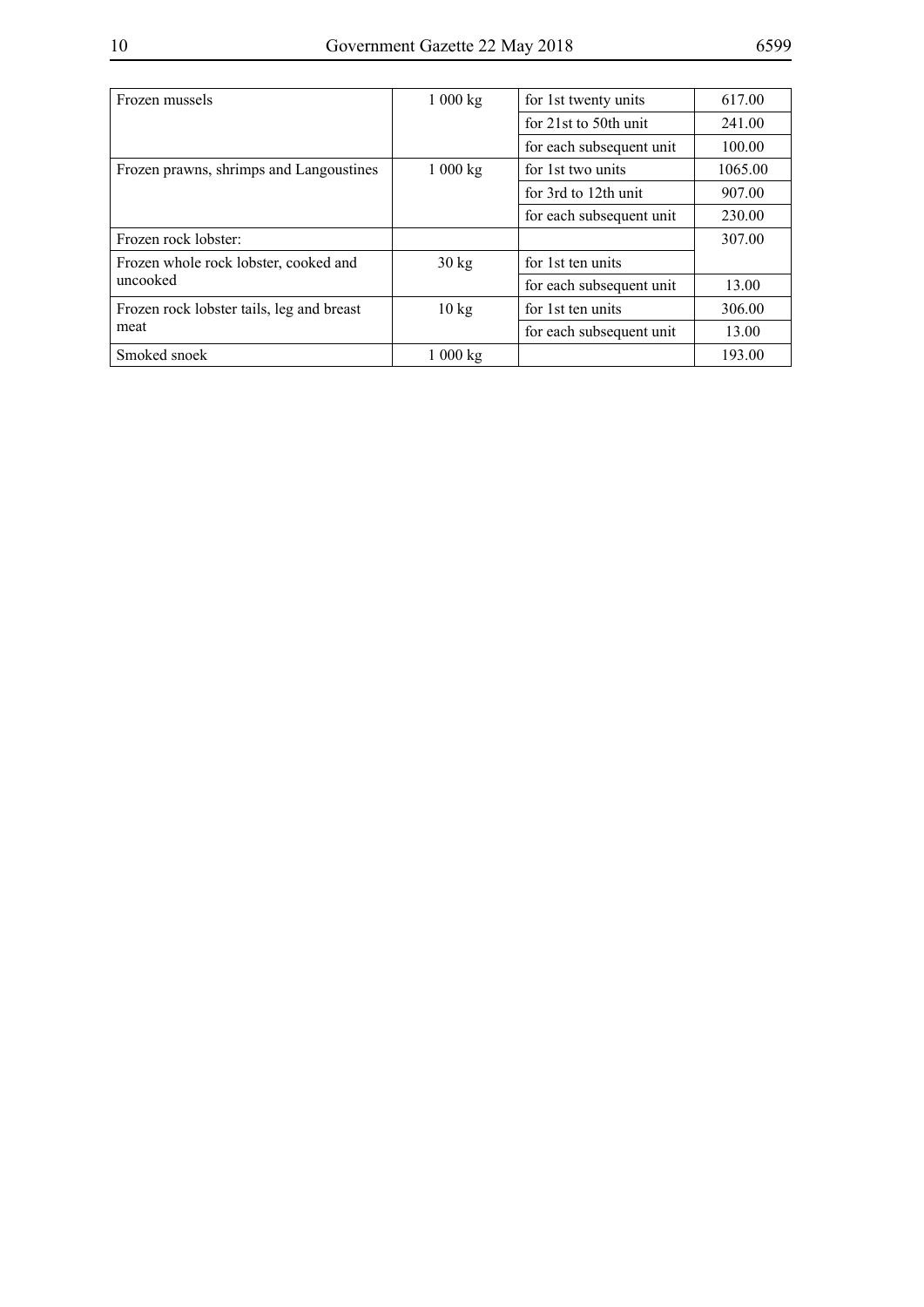## FEES FOR CALIBRATION SERVICES

| <b>Field</b> | Equipment                                     | Fee (N\$)<br>$($ Incl $15\%$ VAT $)$ |
|--------------|-----------------------------------------------|--------------------------------------|
|              | Temperature Calibrations/point (Thermometers) | 217.00                               |
| Temperature  | Temperature Calibrations (Installations)      | 1085.00                              |
|              | Volume Calibrations/point(pipettes)           | 385.00                               |
| Volume       | Pipette per point                             | 1157.00                              |
|              | Volume Calibrations/point-(Volumetric Flask)  | 569.00                               |
|              | Balance Calibration (Analytical)              | 696.00                               |
|              | Balance Calibration (up to 1.5 ton)           | 1500.00                              |
| Mass/Balance | 1 mass piece OIML Class M                     | 84.00                                |
|              | 1 mass piece OIML Class F                     | 84.00                                |
|              | 1 Mass Piece OIML Class E Calibration         | 150.00                               |

\*Key: L denotes Litres, kg denotes Kilogram

\*Prices exclude spares or repairs of the equipment is found to be defective.